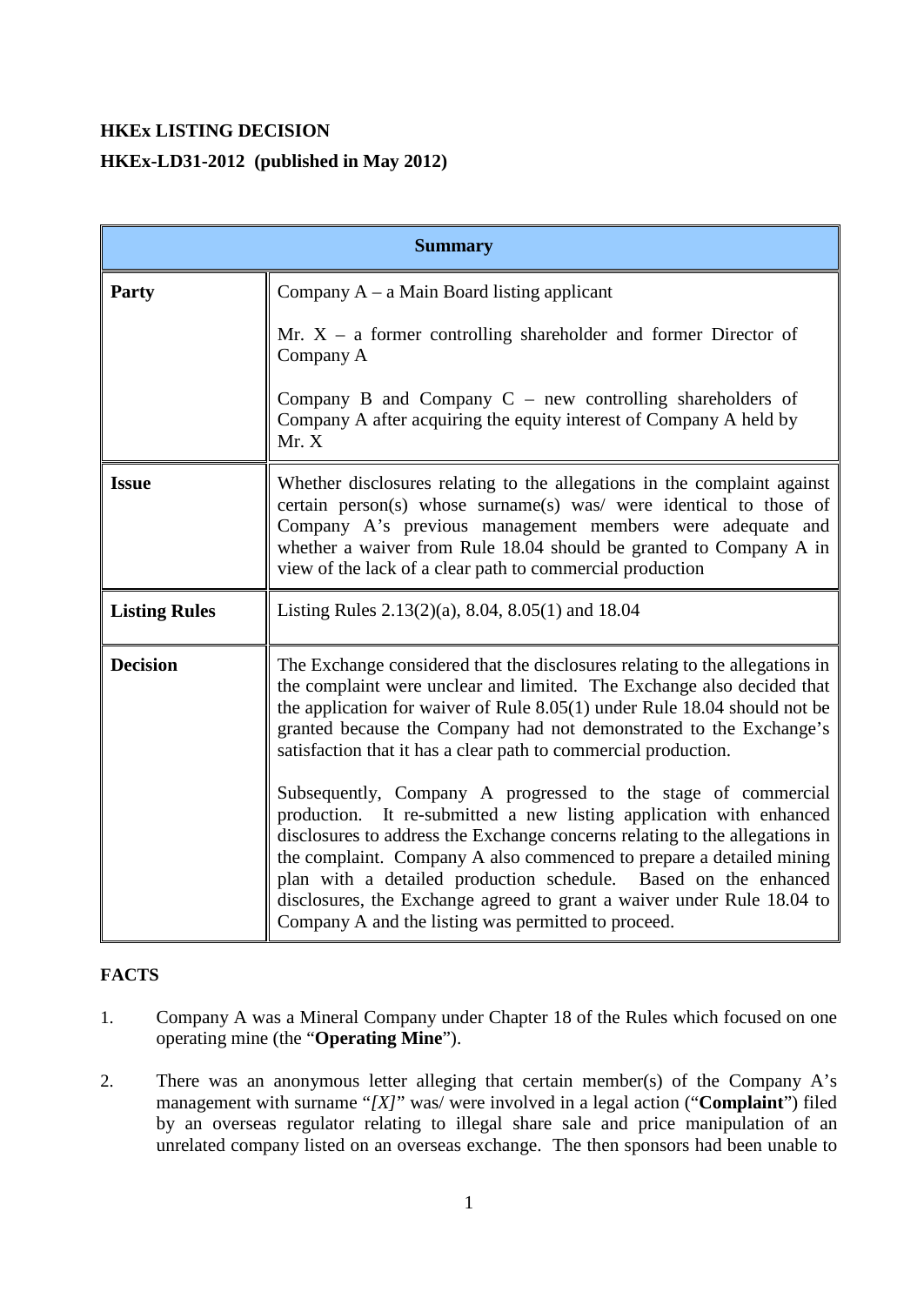conclude definitively on the accuracy or applicability of the allegations in the Complaint. Company A had not proceeded with the listing and the application then lapsed.

- 3. Later, Mr. X, the former controlling shareholder of Company A who had the same surname as the alleged persons in the Complaint, sold his entire equity interest in Company A to Company B and Company C, who then became Company A's new controlling shareholders. Mr. X and Mr. X's cousin with the same surname also resigned as directors of Company A.
- 4. Company A re-filed a new listing application to the Exchange with new sponsors appointed. As in the first application, Company A applied for a waiver under Rule 18.04 as it was unable to comply with the requirements of minimum profits, management continuity and ownership continuity under Rule 8.05(1).
- 5. Based on the total investment cost paid by Company B and Company C to Mr. X, the investment cost represented a discount of over 70% to the proposed Offer Price.

### **APPLICABLE RULES, REGULATIONS AND PRINCIPLES**

- 6. Rule 2.13(2)(a) states that the information contained in the document must be accurate and complete in all material respects and not be misleading or deceptive. In complying with this requirement, the issuer must not, among other things, omit material facts of an unfavourable nature or fail to accord them with appropriate significance.
- 7. Rule 8.04 states that an issuer and its business must, in the opinion of the Exchange, be suitable for listing.
- 8. Rule 18.04 states that if a Mineral Company is unable to satisfy, among others, the profit test in Rule 8.05(1), it may still apply to be listed if it can establish to the Exchange's satisfaction that its directors and senior managers, taken together, have sufficient experience relevant to the exploration and/ or extraction activity that the Mineral Company is pursuing.
- 9. As stated in HKEx Guidance Letter HKEx-GL22-10 and paragraph 6 of Consultation Conclusions on New Listing Rules for Mineral Companies published in May 2010, "*While we expect most applicants taking advantage of Rule 18.04 will still be at the development stage, those who are already in the production stage are not necessarily precluded. This is because Mineral Companies in production may have junior assets that are yet to be developed. Waivers from the financial standard requirements are only likely to be considered favourably where Mineral Companies demonstrate a clear path to commercial production".*

### **ANALYSIS**

#### *Clear Path to Commercial Production*

10. Notwithstanding that there were disclosures relating to Company A's expected time of commencement of commercial production and Company A's future plans for expanding production capacity for the Operating Mine, the Exchange noted from the "Risk Factors" section and other sections of the Prospectus that: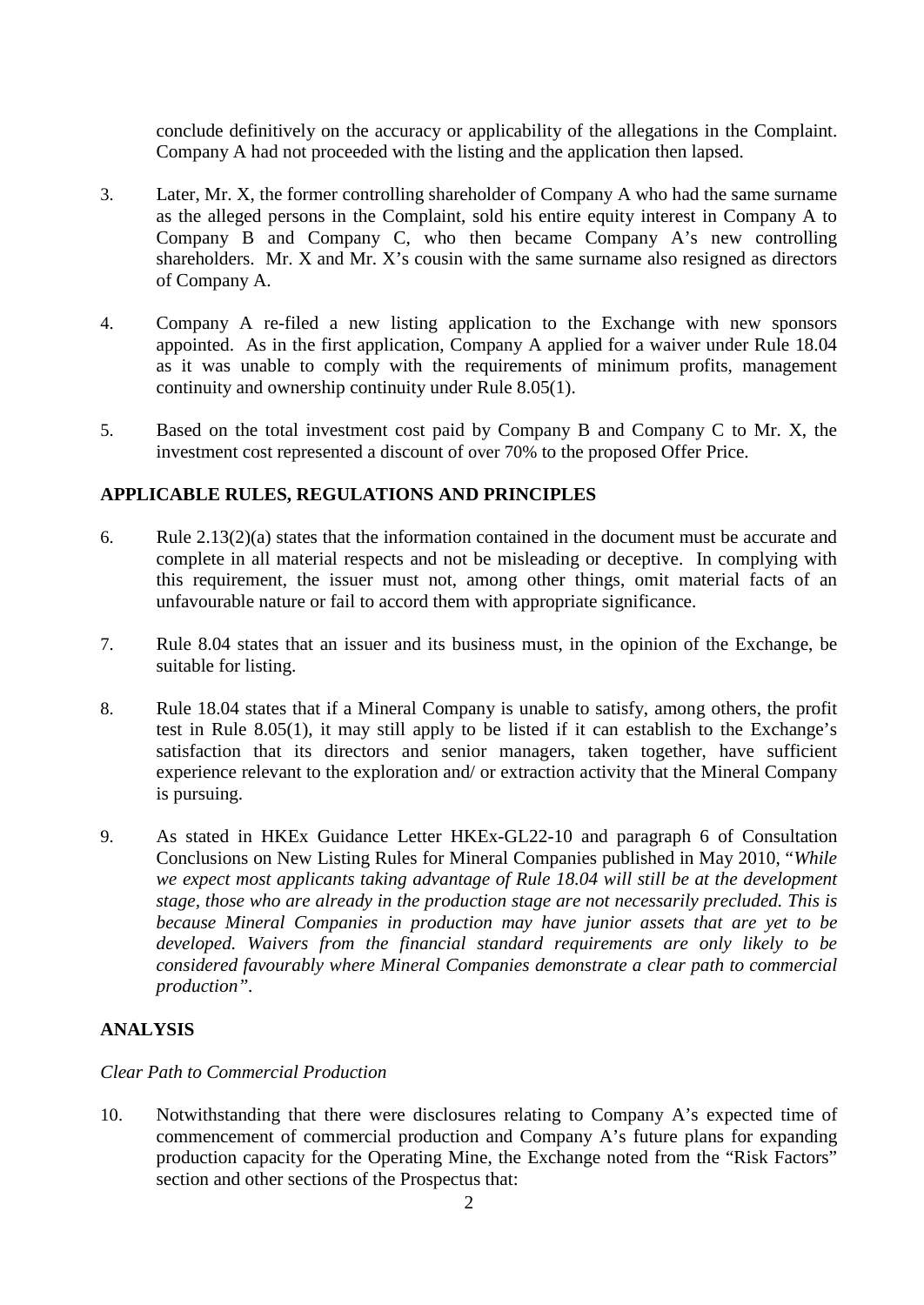- (i) **Limited trial production**: the Operating Mine was in its expansion stage and only limited trial production had occurred as of the date of the Independent Technical Report;
- (ii) **Stripping activities and costs**: no detailed mine plan had been completed for the Operating Mine. The Independent Technical Advisor had noted that the annual strip ratios in the production plan were not based on a detailed production schedule, and recommended that Company A conduct a detailed production schedule to derive the real waste stripping needs for the early years of the mine life;
- (iii) **Lack of geotechnical study and use of preliminary grade study**: the Independent Technical Advisor had noted that geotechnical studies had not been completed to determine the appropriate pit slopes and the grade model used for pit optimization. The Independent Technical Advisor believed that a geotechnical study should be carried out for the project and a more detailed grade model should be used for pit optimization and ore reserve estimation; and
- (iv) **Framework agreements**: the framework agreements, although stated as legally binding, appeared little more than undertakings to negotiate on the amounts and quantities to be purchased, the price and other terms. Disclosures relating to the framework agreements should have been presented in plainer language that could readily be appreciated by investors as the disclosures appeared to place more importance on the framework agreements than warranted.

#### *Change in Controlling Shareholders*

- 11. The Exchange noted that the disclosures in the Prospectus relating to the allegations in the Complaint were unclear and limited. The Exchange questioned Mr. X's willingness to sell his interest in Company A for a large discount and whether Mr. X and his cousin were associated with Company B and Company C. The following disclosures should have been made:
	- (i) clear and detailed disclosure of the Complaint;
	- (ii) how the new controlling shareholders became aware of Mr. X's proposed sale of his interests in Company A;
	- (iii) an explanation for the apparent low sales price (i.e. a discount of over 70% to the proposed Offer Price) and why the new controlling shareholders were willing to acquire Company A despite the Complaint;
	- (iv) an explicit statement by the Directors that Mr. X and his cousin retained no economic or other interests in Company A;
	- (v) an explicit statement by the Directors that the current controlling shareholders and Company A were independent of Mr. X and his cousin, including a discussion of what due diligence was performed to be comfortable with the acquisition of Company A;